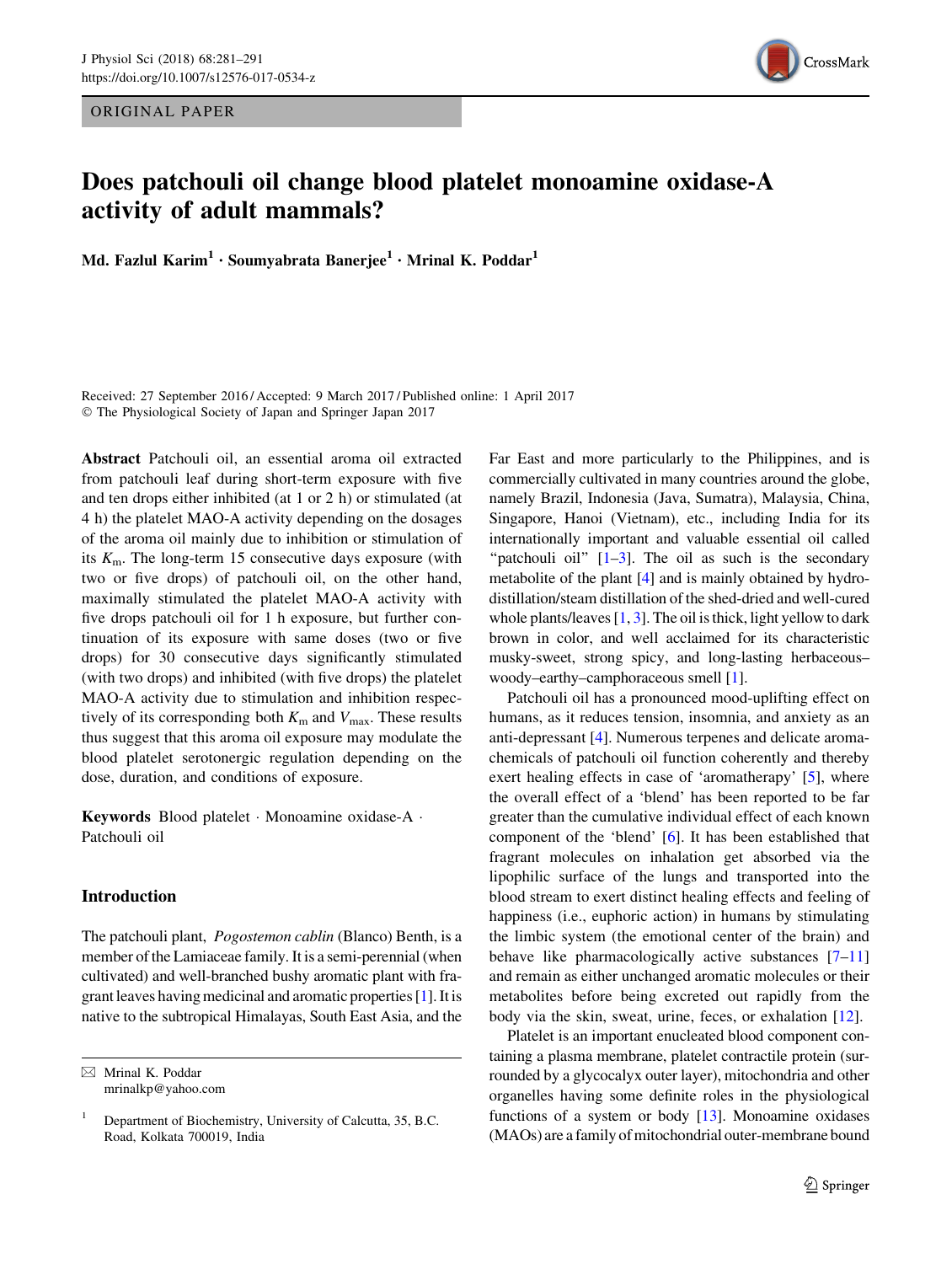<span id="page-1-0"></span>enzymes in most cell types of the body including blood platelet mitochondria [[14](#page-9-0), [15\]](#page-9-0). These enzymes are classified into MAO-A and MAO-B (the two isoforms) based on their sub-strate specificities and inhibitor sensitivities [\[16](#page-9-0)]. These enzymes (MAO-A and MAO-B) take part in the metabolism (or breakdown) of different monoamines (or neurotransmitters) and thereby regulate the intracellular monoamine stores to exert some effects in the body [\[17\]](#page-9-0). Serotonin (5-HT), one of the monoamines and also known as a ''happy messenger'', is a specific substrate for MAO-A [\[13,](#page-9-0) [16,](#page-9-0) [17\]](#page-9-0). MAO-A catalyses 5-HT to 5-hydroxyindoleacetic acid (5-HIAA) and thereby plays a role in regulating mood [\[18](#page-9-0)]. In different physiological conditions of neurodegenerative diseases like schizophrenia and Alzheimer's, platelet MAO-A activity has been found to be either reduced, e.g., in schizophrenia [[19\]](#page-9-0) or increased as in the case of Alzheimer's [[20,](#page-9-0) [21](#page-9-0)].

A decrease of platelet MAO-A activity is also associated with bipolar depressed patients [\[22](#page-9-0)] and with children suffering from attention-deficit hyperactive disorder (ADHD) [\[23](#page-9-0)]. On the other hand, a class of drugs called MAO-inhibitors blocks the action of these enzymes to prevent the breakdown of serotonin and norepinephrine etc., causing their concentration to increase in the brain or plasma to exert some healing effects in the system concerned [[18\]](#page-9-0). Moreover, the roles of patchouli oil exposure by inhalation (with varying doses and durations) upon experimental subjects to influence the modulatory action of 5-HT and that of MAO-A have not been well established so far.

Since (a) patchouli oil has anti-depressant and sedative effects [\[24](#page-9-0), [25\]](#page-9-0); (b) blood platelet count and platelet serotonin are increased in stress-induced physiological changes  $[24]$  $[24]$ ; (c) serotonin, a well-known happy messenger as well as neuromodulator modulates mood and other associated behaviors as well as sleep [\[26](#page-9-0)] and (d) platelet MAO activity has been found to be used as a biomarker for the alcoholic abusing behavior [[27\]](#page-10-0), suicidal behavior [\[28](#page-10-0)], depression [\[29](#page-10-0)], personally traits [\[30](#page-10-0)]. etc., it is not unreasonable to assume that the fragrant molecules present in patchouli oil may have an effect on blood platelet MAO-activity, especially MAO-A, in adult rats. The present study deals with the effect of short- and long-term exposure of patchouli oil (containing 32.693% patchouli alcohol) with varying doses and durations on blood platelet mitochondrial MAO-A activity including its kinetic behavior.

## Materials and methods

#### Materials

Pure patchouli oil, double distilled and stored at room temperature (28  $\pm$  0.5 °C); 5-hydroxy tryptamine (5-HT)-HCl and Triton X-100 were purchased from Sigma Chemicals (St. Louis, MO, USA). Ethylene di-amine tetra acetic acid (EDTA), sodium–potassium tartarate, copper sulphate, sodium hydroxide, potassium dihydrogen phosphate, sodium hydrogen phosphate, sodium carbonate, and semicarbazide of analytical grades were purchased from Merck-India (Worli-Mumbai), India.

## Animals

Adult male albino healthy rats derived from original Wistar strain in the age group of 4 months (body weight 150–160 g) were used as experimental subjects. All of these rats at the age of 1 week were supplied by registered animals' breeder company (M/S. Chakrabarty Enterprise; Regn. No. 1 443/PO/b/11/CPCSEA). The rats were maintained in a 12-h light–dark cycle room having a constant temperature of  $28 \pm 0.5$  °C and relative humidity of  $80 \pm 5\%$ . All of the animals were provided with a standard laboratory diet along with water ad libitum. In the course of this study, the guidelines of the ethical committee (Department of Biochemistry, University of Calcutta) were followed with an effort to minimize the number of subjects used including their suffering.

#### Pure essential oil of patchouli

The planting materials (i.e., the rooted cuttings) of patchouli were collected from M/S. Keva Biotech Private Limited of Hyderabad, India, followed by transplantation in the field and grown (during pre-monsoon to autumn) by using standard agro-technology with the help of trained farmers at Deganga of 24-Parganas (N), West Bengal, India. Aerial portions of the matured plants were carefully harvested after  $4\frac{1}{2}$  months after transplantation, then subjected to a wilting and drying process. The dried and tightly packed planting materials (leaves) were then cured under shed for 4 months prior to commercial distillation. The essential oil of patchouli was thereafter recovered from the so-cured leaves by live-steam distillation method under ''optimum conditions of distillation'' [\[31](#page-10-0)] (i.e., packing of raw material in an effectively designed commercial 'distillation plant' with desired bulk density, quality of steam, steam pressure–temperature, flow rate, and effective cooling of mixed vapor followed by effective separation of liquid mixture, leading to a commercially complete distillation of the charged raw materials) with 4.1% oil yield (v/w) containing 32.693% patchouli alcohol (the major constituent responsible for the characteristic 'note' and commercial value of the oil) and 77 other semi-major and minor (both known and unknown) constituents in different percentages [analyzed by GC/MS (gas chromatography/mass spectometry) using an Agilent 7890A GC connected with 5975C MSD (mass selective detector) and FID (flame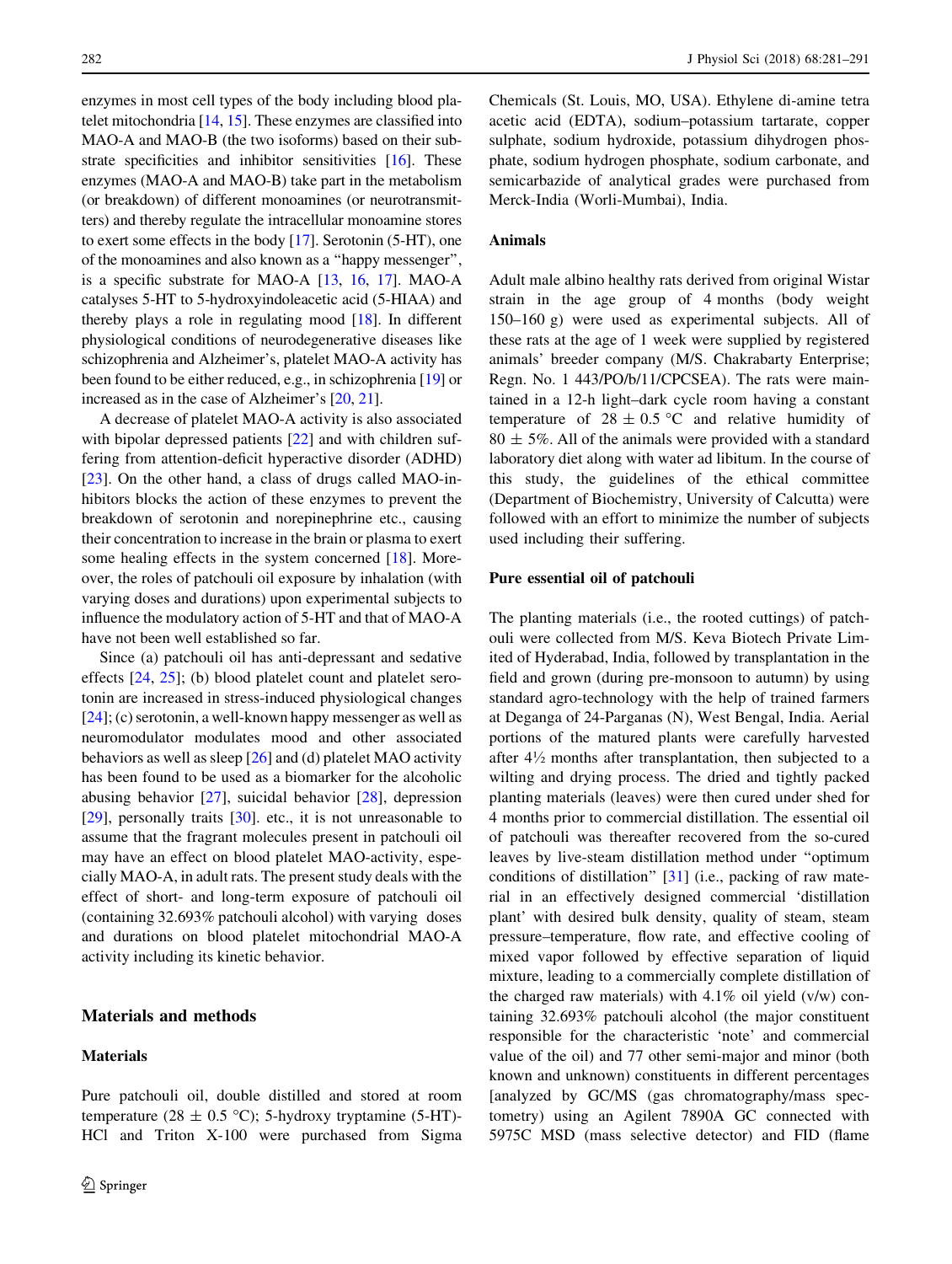<span id="page-2-0"></span>ionization detector) connected with a splitter, e.g., column [DB5-MS (60 m  $\times$  0.25 mm  $\times$  0.25 µm)], oven etc.] as presented in Table 1. The moisture-free clear-pale brown essential oil of patchouli, bearing the characteristic 'note' or smell, was finally preserved under air-tight conditions in an amber-colored glass bottle at  $4^{\circ}$ C for subsequent use in the present experiments.

In order to obtain reproducible results following the exposure of the patchouli oil and to ensure the constant composition of this essential oil (in terms of percentages of oil constituents), the same lot of patchouli oil was used in the present study.

#### Experimental design

For giving exposure to the experimental animals with the oil of patchouli, pure (undiluted) patchouli oil was to place in drops (1 drop =  $26.66 \text{ }\mu\text{}$ ) in the top-covered specially designed poly propylene transparent exposure box of 37 cm  $\times$  25 cm  $\times$  17 cm dimensions having a single set of 6.0-mm-diameter holes on each of the four side walls of the rectangular exposure box (Fig. [1](#page-3-0)). Each set consists of five such holes where two sets of holes were made on the face-to-face walls at the bottom of the exposure box and the other two sets were made just below the top cover of the two opposite walls of the box in the same face-to-face manner (Fig. [1\)](#page-3-0). Depending on the protocol, two or five or ten drops of oils were used for giving exposure to each animal for the specified period of 1 or 2 or 4 h (either single-exposure: for the short-term exposure sets; or, consecutive-exposure at 24-h intervals: for the long-term exposure sets i.e., for 15 or 30 consecutive days). The face-to-face two sets of bottom-level holes of the exposure box were temporarily sealed by blotting paper strips (1.2  $\times$  10 cm) prior to initiating any exposure (using odourless glue/gum) followed by soaking them with two or five or ten drops of aroma oil in 1:1, 2:3, or 5:5 ratio on each strip; whereas the remaining two sets of holes at the top levels kept unsealed for the purpose of ventilation. Each of the above-mentioned 'exposure boxes' was then taken to house the experimental animal for exposure for the specified period of time. Adult male albino rats  $(n = 4-6)$  of 4-months age (having body weight in the range of 150–160 g) were separately housed in different duly labeled boxes for exposing each of them for the specified period (for both the short-term and longterm exposure). The rats corresponding to the experimental groups were kept in identical conditions in aroma-

Table 1 GC and GC/MS chart of 15 major and semi-major identified components of the patchouli oil used in the present experiment

| Serial no. | RT     | Composition (% on FID) | Component                                             | CAS number               |
|------------|--------|------------------------|-------------------------------------------------------|--------------------------|
| 1          | 13.413 | 0.032                  | Alpha Pinene ( <i>monoterpene</i> )                   | 000080-56-8              |
| 2          | 15.401 | 0.087                  | Beta Pinene ( <i>monoterpene</i> )                    | 000127-91-3              |
| 3          | 37.419 | 0.101                  | Elemene Delta (sesquiterpene)                         | 020307-84-0              |
| 4          | 41.124 | 3.17                   | Beta Patchoulene and Beta Elemene (sesquiterpenes)    | 000514-51-2, 000515-13-9 |
| 5          | 43.503 | 3.619                  | Trans Beta Caryophyllene (sesquiterpene)              | 000087-44-5              |
| 6          | 44.508 | 12.031                 | Alpha Guaiene (sesquiterpene)                         | 003691-12-1              |
| 7          | 45.921 | 8.628                  | Gamma Patchoulene and Alpha Humulene (sesquiterpenes) | 000505-55-4, 006753-98-6 |
| 8          | 46.620 | 5.207                  | Alpha Patchoulene (sesquiterpene)                     | 000560-32-7              |
| 9          | 46.759 | 1.786                  | Alloaromadendrene (sesquiterpenoid)                   | 025246-27-9              |
| 10         | 47.057 | 1.494                  | Patchoulene Gamma (sesquiterpene)                     | 000508-55-4              |
| 11         | 48.415 | 2.215                  | Aciphyllene (sesquiterpene)                           | 087745-31-1              |
| 12         | 49.087 | 15.806                 | Alpha Bulnesene (sesquiterpenoid)                     | $003691 - 11 - 0$        |
| 13         | 54.008 | 0.883                  | Norpatchoulenol (terpenoid)                           | 041429-52-1              |
| 14         | 54.333 | 1.383                  | Caryophylene oxide (sesquiterpene)                    | 001139-30-6              |
| 15         | 60.666 | 32.693                 | Patchouli alcohol (sesquiterpene alcohol)             | 005986-55-0              |

The identified above-mentioned 15 major and semi-major peaks out of 78 peaks of GC of patchouli oil were identified by GC/MS analysis. These identified 15 components, representing 89.135% of the oil and among them the patchouli alcohol, are the primary candidate molecules containing 32.693% of the oil. During the analysis, the following specification were followed: column: DB5-MS (60 m  $\times$  0.25 mm  $\times$  0.25 µm); oven: initial temperature 70 °C for 0 min and 2 °C/min to 270 °C for 20 min; inlet: injection volume 0.2 µl, temperature 270 °C, split ratio 50:1, constant pressure mode 20 psi, flow 0.89404 ml/min; detector FID: temperature 270  $^{\circ}$ C; MS acquisition parameters: acquisition mode scan, low mass 50.0, high mass 550.0, MS source 230 °C, MS quad 150 °C. Other details are mentioned in the "Materials and methods" section RT retention time, CAS chemical abstract service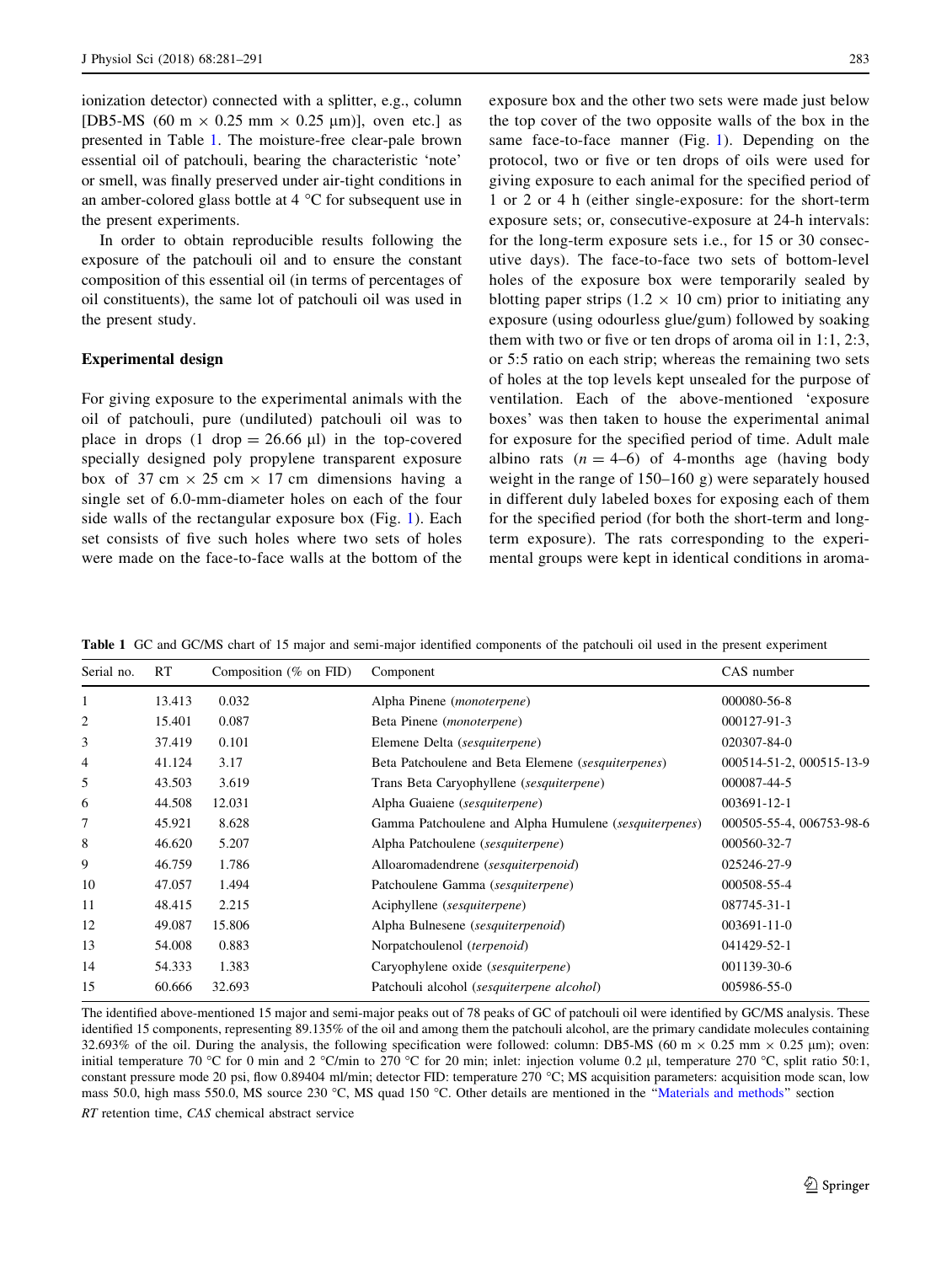<span id="page-3-0"></span>

Fig. 1 A schematic diagram of the exposure box (with and without patchouli oil)

free box were considered as control or positive control rats (Fig. 2). All the experimental and control rats were killed between 09:00 and 10:00 h to avoid the circadian effect, if any.

# Collection of blood and preparation of platelet-rich plasma (PRP)

Immediately after killing of both control and experimental rats of the specified groups, the blood was collected (with 1% EDTA solution as anticoagulant) under cold conditions  $(0-4 \degree C)$ . The PRP was then isolated from the blood following the method of Collins and Sandler [\[32](#page-10-0)], duly modified by Banerji et al. [[15\]](#page-9-0). The PRP was used as an enzyme source in the present study.

Fig. 2 A schematic diagram of the experimental design

#### Assay of monoamine oxidase-A (MAO-A) activity

Monoamine oxidase-A (MAO-A) activity was measured according to the method as described by Dalal and Poddar [\[33](#page-10-0)] using 0.24 mM 5-HT (serotonin) as the substrate with 100 lg enzyme. The kinetic study of MAO-A was performed with varying concentrations of serotonin  $(0.05-0.4 \text{ mM per } 100 \text{ µg enzyme}).$ 

#### Protein estimation

The protein content was estimated spectrophotometrically against bovine serum albumin (BSA) as standard by following the method of Lowry et al. [[34\]](#page-10-0).

#### Statistical analysis

Significance of the statistical analysis of the data were assessed by analysis of variance (ANOVA) with a post hoc Tukey's test.  $p < 0.05$  was considered as significant.

## Results

The changes of rat blood platelet mitochondrial MAO-A activity and its kinetic parameters  $(K<sub>m</sub>)$ and  $V_{\text{max}}$ ) with short-term (single) exposure of patchouli oil

Figure [3](#page-4-0) depicts that single exposure of patchouli oil significantly inhibited the blood platelet MAO-A activity with (i) 2-drops at 1 h (48.01%,  $p < 0.001$ ) and 4 h (31.68%,  $p\leq0.001$ ; (ii) five drops at 1 h (81.49%,  $p\leq0.001$ )

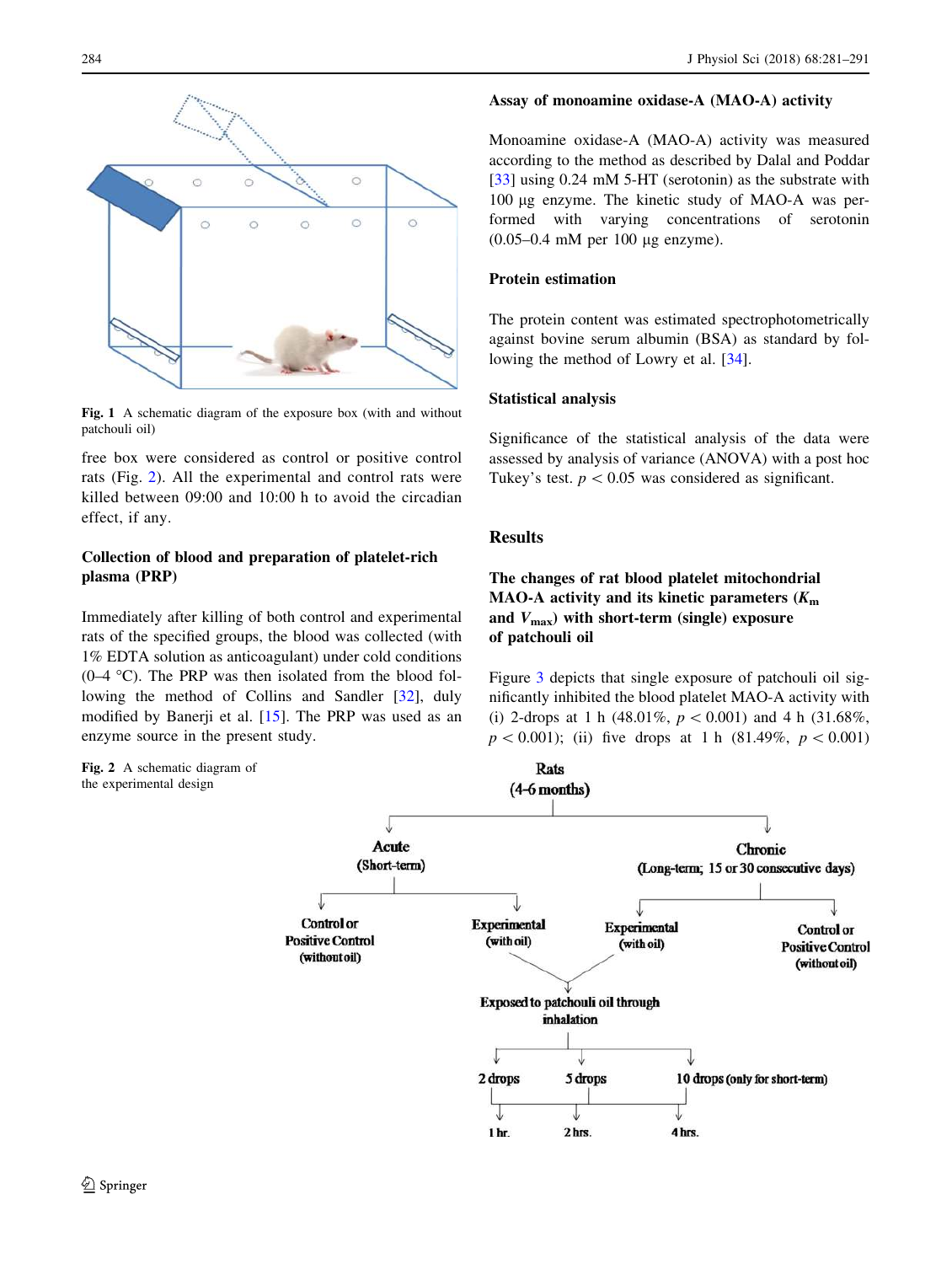<span id="page-4-0"></span>

Fig. 3 Blood platelet MAO-A activity (percentage change) in shortterm patchouli oil exposure (1, 2, and 4 h) with different dosages (drops) in adult male albino rats Results (percent change) are expressed as mean  $\pm$  SEM of 4–6 separate observations. Each observation was made from a single rat. MAO-A activity was measured using serotonin as a substrate. Patchouli oil exposure was given at different dosages (2, 5, and ten drops). The control value of young rat blood platelet MAO-A activity  $(\Delta OD/mg)$  protein/h) is  $1.61 \pm 0.033$ . Other details are described in the "[Materials and](#page-1-0) [methods'](#page-1-0)' section. Significant difference was from control young rats with (i) two drops  $\frac{p}{p}$  < 0.001, (ii) five drops  $\frac{p}{p}$  < 0.001,  $\frac{c}{p}$  < 0.01 and (iii) ten drops  $\frac{d}{p}$  < 0.001,  $\frac{e}{p}$  < 0.01

maximally, 2 h (22.98%,  $p < 0.01$ ) and (iii) ten drops at 1 h (81.49%,  $p < 0.001$ ) and 2 h (22.36%,  $p < 0.01$ ); but stimulated the same with (i) five drops at 4 h (42.86%,  $p\leq0.001$ ) and (ii) ten drops at 4 h (69.56%,  $p\leq0.001$ ) with respect to their corresponding control rats.

Figure [4](#page-5-0) and Table [2](#page-5-0) show that during single exposure of patchouli oil with five drops for 1 h inhibited the blood platelet MAO-A activity with a significant increase in its only  $K_m$  (238.10%,  $p < 0.001$ ) and an apparent decrease in its  $V_{\text{max}}$  (11.48%,  $p > 0.05$ ) with respect to the kinetic parameters ( $K<sub>m</sub>$  and  $V<sub>max</sub>$ ) observed in the corresponding control rats. The kinetic study of patchouli oil (for 4-h exposure with ten drops) induced increase of blood platelet MAO-A activity revealed that there was a significant decrease in its  $K_m$  (42.86%,  $p < 0.001$ ) with an apparent increase in  $V_{\text{max}}$  (3.35%,  $p > 0.05$ ) in comparison to the kinetic parameters  $(K<sub>m</sub>$  and  $V<sub>max</sub>)$  of the corresponding control rats.

# The effect of long-term exposure (15 and 30 consecutive days) of patchouli oil on rat blood platelet mitochondrial MAO-A activity and its kinetic parameters  $(K<sub>m</sub>$  and  $V<sub>max</sub>)$

It is evident from Fig. [5](#page-6-0)a that the blood platelet MAO-A activity was increased in long term (15-consecutive days)

exposure with (i) two drops of patchouli oil after 1 h (92.64%,  $p < 0.001$ ) and 2 h (84.47%,  $p < 0.001$ ), but apparently decreased after 4 h (9.94%,  $p > 0.05$ ) and (ii) five drops of patchouli oil after 1 h (197.80%,  $p < 0.001$ ), 2 h (164.60%,  $p < 0.001$ ), and 4 h (36.34%,  $p < 0.001$ ) in comparison to their corresponding control rats. Figure [5](#page-6-0)b shows that 30 consecutive days of long-term exposure of patchouli oil with (i) two drops significantly stimulated the blood platelet MAO-A activity after 1 h (164.91%,  $p\lt 0.001$ , 2 h (148.32%,  $p\lt 0.001$ ) and 4 h (107.32%,  $p<0.001$ ) with respect to their corresponding control rats; whereas (ii) five drops of patchouli oil exposure for 30 consecutive days significantly inhibited the blood platelet MAO-A activity at 1 h (72.73%,  $p < 0.001$ ), 2 h (45.34%,  $p < 0.001$ ) and 4 h (20.59%,  $p < 0.01$ ) in comparison to their corresponding control rats.

Figure [6A](#page-7-0) and Table [3](#page-8-0) show that the patchouli oil exposure with 5 drops for 1 h for a period of 15 consecutive days increased the blood platelet MAO-A activity due to their significant reduction in  $K_{\text{m}}$  (52.38%,  $p < 0.001$ ) and significant stimulation in  $V_{\text{max}}$  (92.82%,  $p < 0.001$ ) in comparison to the kinetic parameters  $(K<sub>m</sub>$  and  $V<sub>max</sub>)$ observed in the corresponding control rats. Figure [6B](#page-7-0) and Table [3](#page-8-0) revealed that the blood platelet MAO-A activity was increased during the exposure of patchouli oil for 30 consecutive days with 2 drops for 1 h with a significant decrease in  $K_m$  (52.38%,  $p < 0.001$ ) and significant increase in  $V_{\text{max}}$  (52.63%,  $p < 0.001$ ) with respect to the kinetic parameters ( $K<sub>m</sub>$  &  $V<sub>max</sub>$ ) as were observed in the corresponding control rats.

#### **Discussion**

The present study reveals the changes in scenario of blood platelet MAO-A activity due to inhalation of patchouli oil at different doses and durations under short- and long-term conditions in male adult rats. The inhalation of essential oils is an alternative promising, simple, non-invasive administration method without any adverse side effect of administration [[35](#page-10-0)]. The inhalation of fragrant molecules act as either a sedative or stimulatory agent through both (i) the central nervous system (CNS) with the involvement of olfactory bulb of the brain through the olfactory sensory neurons in the olfactory epithelium and (ii) the respiratory system by the absorption of the molecules to the blood or circulation [[36\]](#page-10-0). The mechanism by which the patchouli oil vapors get absorbed into the body is still under investigation [[37,](#page-10-0) [38](#page-10-0)]. Based on our present study, it is clear that either the patchouli oil vapor as a blend or its most abundant volatile component, patchoulol, exerts an effect on blood platelet MAO-A activity (Tables [2,](#page-5-0) [3;](#page-8-0) Figs. 3, [4,](#page-5-0) [5,](#page-6-0) [6](#page-7-0)). The possibility of absorption of the patchouli oil vapor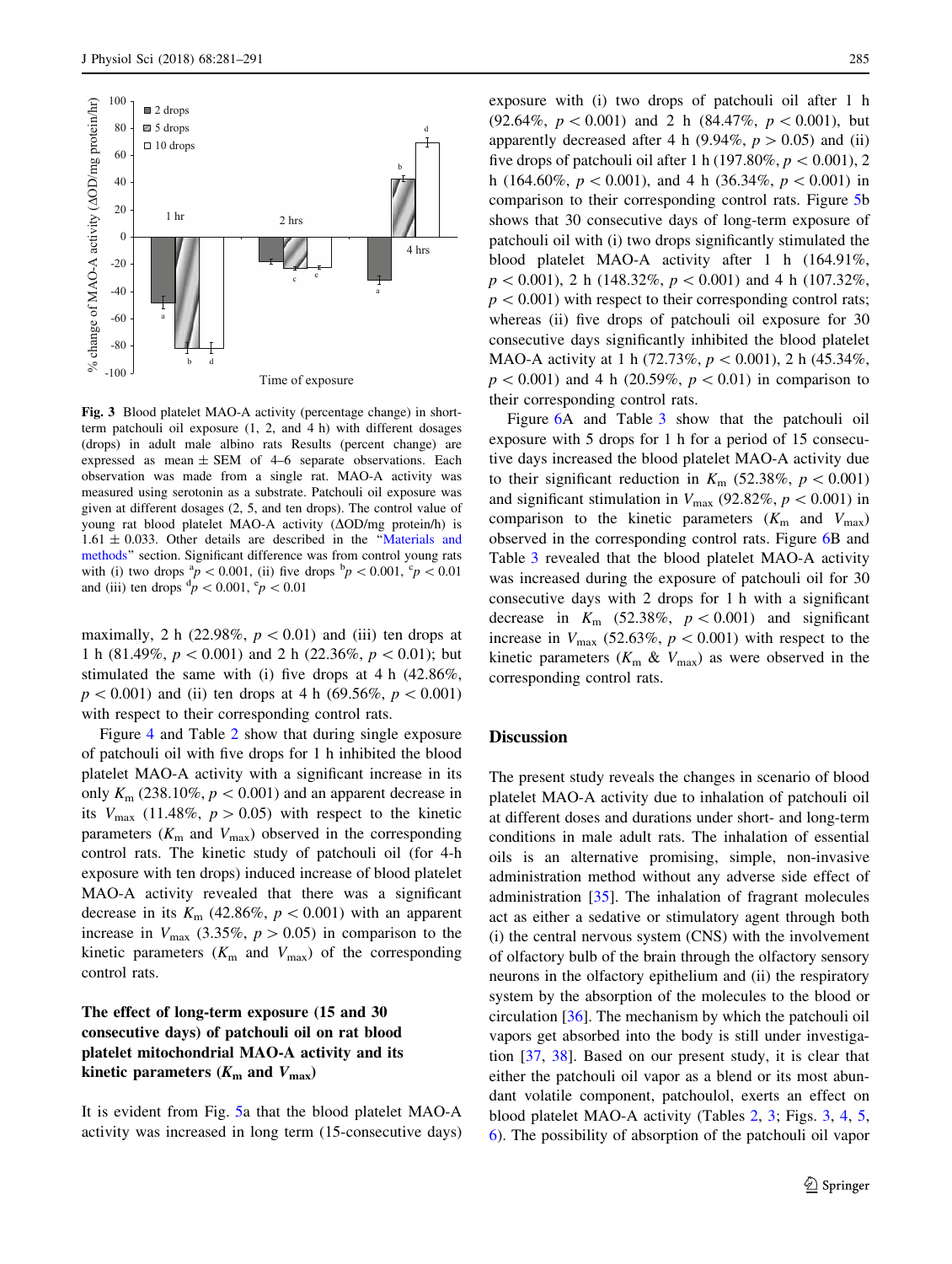<span id="page-5-0"></span>

Fig. 4 A Effect of various concentrations of serotonin (0.05–0.4 mM) on blood platelet MAO-A activity in control and short-term single patchouli oil-exposed rats. Results are expressed as mean  $\pm$  SEM of 4–6 separate observations. Each observation was made from a single rat. The filled circle represents the control, the filled diamond represents five drops patchouli oil of 1-h single

exposure, and the filled triangle represents ten drops patchouli oil of 4-h single exposure. Other details are the same as were described in the legend of Fig. [3](#page-4-0). B Lineweaver–Burk plot of blood platelet MAO-A activity in control and short-term patchouli oil-exposed rats. Lineweaver–Burk plot was drawn from the progress curve with varying substrate concentration as presented in A

Table 2 Effect of short-term patchouli oil exposure on blood platelet MAO-A kinetic parameters in young male rats

| Kinetic parameters $(\%)$ of MAO-A activity  | Conditions of patchouli oil exposure |                               |                          |  |
|----------------------------------------------|--------------------------------------|-------------------------------|--------------------------|--|
|                                              | Control (without exposure)           | Short-term                    |                          |  |
|                                              |                                      | Five drops for 1 h            | Ten drops for 4 h        |  |
| $K_{\rm m}$ (mM)                             | $100.00 \pm 4.29$                    | $338.10 \pm 11.91^{\text{a}}$ | $57.14 \pm 5.16^{\circ}$ |  |
| $V_{\text{max}}$ ( $\Delta$ OD/mg protein/h) | $100.00 \pm 4.31$                    | $88.52 \pm 4.78$              | $103.35 \pm 5.26$        |  |

Results (%) are expressed as mean  $\pm$  SEM ( $n = 4-6$ ). The percent changes were calculated with respect to the control. The control value of  $K<sub>m</sub>$ (mM) is 0.21  $\pm$  0.009 and  $V_{\text{max}}$  ( $\Delta$ OD/mg protein/h) is 2.09  $\pm$  0.09.  $V_{\text{max}}$  and  $K_{\text{m}}$  values were calculated from Lineweaver–Burk plot (Fig. [3](#page-4-0)). Kinetic studies were carried out using varying concentrations (0.05–0.4 mM) of serotonin. Other details are the same as described in the legend of Figs. [3](#page-4-0) and 4

Significantly different from corresponding control rats  ${}^{a}p$  < 0.001

through the lungs may not be unlikely as it is also an essential oil  $[7-11, 24]$  $[7-11, 24]$  $[7-11, 24]$  and due to inhalation a major portion of inhaled molecules goes to lungs, though further studies are needed. In addition, the possibility of absorption of the patchouli (aroma) oil vapor through olfactory

epithelium cannot be ignored, as the sensation of smelling occurs through this site [[39\]](#page-10-0). The absorbed patchouli oil (blend or only patchoulol), transported through the blood capillaries of the olfactory epithelium (epithelium is blood capillary enriched tissue) into the circulation,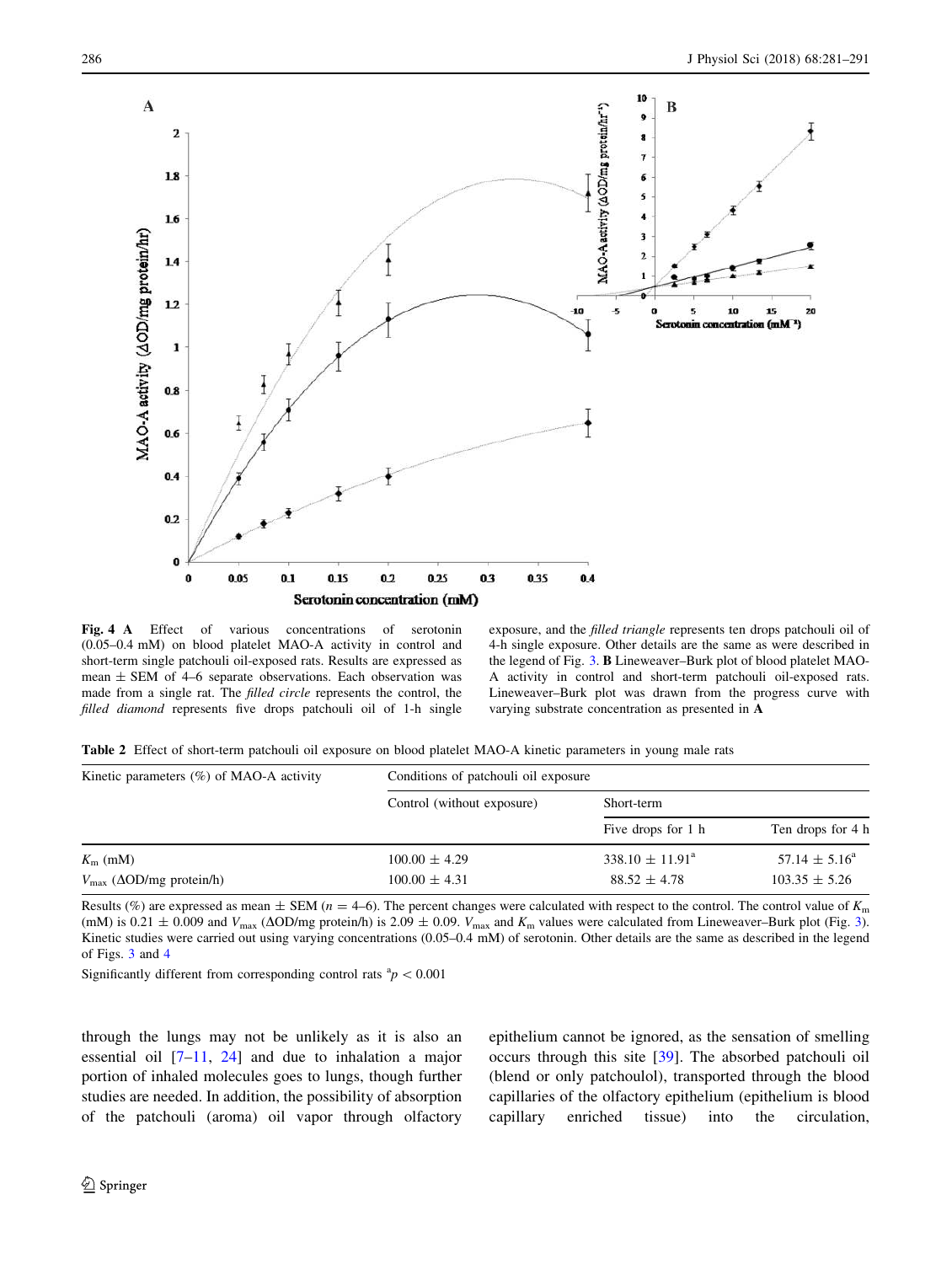<span id="page-6-0"></span>

Fig. 5 Blood platelet MAO-A activity (percentage change) in longterm [15 A and 30 B consecutive days] patchouli oil exposure with different dosages (drops) in adult male albino rats. Results (percent change) are expressed as mean  $\pm$  SEM of 4–6 separate observations. Each observation was made from a single rat. MAO-A activity was measured using serotonin as a substrate. Patchouli oil exposure was given at different dosages (two and five drops). The control value of

independently of olfaction and metabolize in vivo to norpatchoulene [[12\]](#page-9-0) and excreted out through urine, though it requires further to confirm. It is well known that patchouli oil may show a stimulatory or sedative activity depending on the dose(s) and duration(s) of patchouli oil inhalation [\[1](#page-9-0), [37](#page-10-0)]. The inhalation of essential oils (patchouli oil, pepper oil, rose oil, estragon oil, fennel oil, grape fruit oil, etc.) individually or as a ''blend'' has been found to be associated with the inhalation of their fragrant molecules as such [[7–11,](#page-9-0) [24](#page-9-0)]. It has also been reported that in aromatherapy, the oil of patchouli is used to calm nerves, control appetite, relieve depression and stress, and elevate the mood [[1\]](#page-9-0), and these kinds of effects are regulated by the steady-state level of 5-HT [\[18](#page-9-0), [27–30\]](#page-10-0). However, nothing is known about these sorts of actions of patchouli oil in CNS, the role of 5-HT degrading enzyme, i.e., MAO-A activity in blood platelet has not yet been studied.

The short-term (single) exposure of patchouli oil for 1 h irrespective of the doses (two, five, and ten drops) has inhibited the blood platelet mitochondrial MAO-A activity, maximally with the five and ten drops with the inhibition of its (MAO-A) binding affinity  $(1/K<sub>m</sub>)$  (Figs. [3](#page-4-0), 5; Table [2](#page-5-0)). This inhibition of blood platelet MAO-A activity may elevate the blood platelet serotonin concentration [\[14](#page-9-0), [40](#page-10-0), [41\]](#page-10-0) as much as similar or little greater



young rat blood platelet MAO-A activity  $(\Delta OD/mg)$  protein/h) is  $1.61 \pm 0.033$ . Other details are described in the "[Materials and](#page-1-0) [methods'](#page-1-0)' section. Significantly different from control young rats of long-term **A** 15 consecutive days with (i) two drops  ${}^{a}p$  < 0.001, (ii) 5 drops  $\frac{b}{p}$  < 0.001 and **B** 30 consecutive days with (i) two drops  $a_p^a < 0.001$ , (ii) five drops  $b_p < 0.001$ ,  $c_p < 0.05$ 

(unpublished) than the amount of serotonin after i.v. injection [[42\]](#page-10-0) that may exert a positive effect in the membrane permeability of blood–brain barrier to transport the 5-HT from blood to brain  $[42-45]$  and hence may increase the brain serotonin concentration to influence the serotonin-mediated anti-depressant-like behavior of patchouli oil [[46\]](#page-10-0), which is under investigation for further clarification. In this context, it may be mentioned that Meszaros et al. [\[40](#page-10-0)] though have studied blood platelet MAO-B activity and they have also suggested the possibility of an increase in blood serotonin concentration due to a decrease of blood MAO-A activity [[47\]](#page-10-0). This inhibition of blood platelet MAO-A activity has been found to be minimized with the increase of exposure time (from 1 to 2 h) probably by minimizing these scenario discussed during the 1-h patchouli oil exposure (Fig. [3\)](#page-4-0). The extension of exposure time up to 4 h has shown that the higher doses (five and ten drops) stimulated the blood platelet MAO-A activity, which has been found to be maximum with ten drops (Figs.  $3, 5$  $3, 5$ ; Table [2\)](#page-5-0) with the activation of its (MAO-A) only binding affinity  $(1/K<sub>m</sub>)$  towards substrate (Fig. 5; Table [2](#page-5-0)). The blood platelet MAO-A activity has been found to remain inhibited even up to the extension for 4-h single exposure with the same drop (two drops) of patchouli oil under similar conditions (Fig. [3](#page-4-0)), suggesting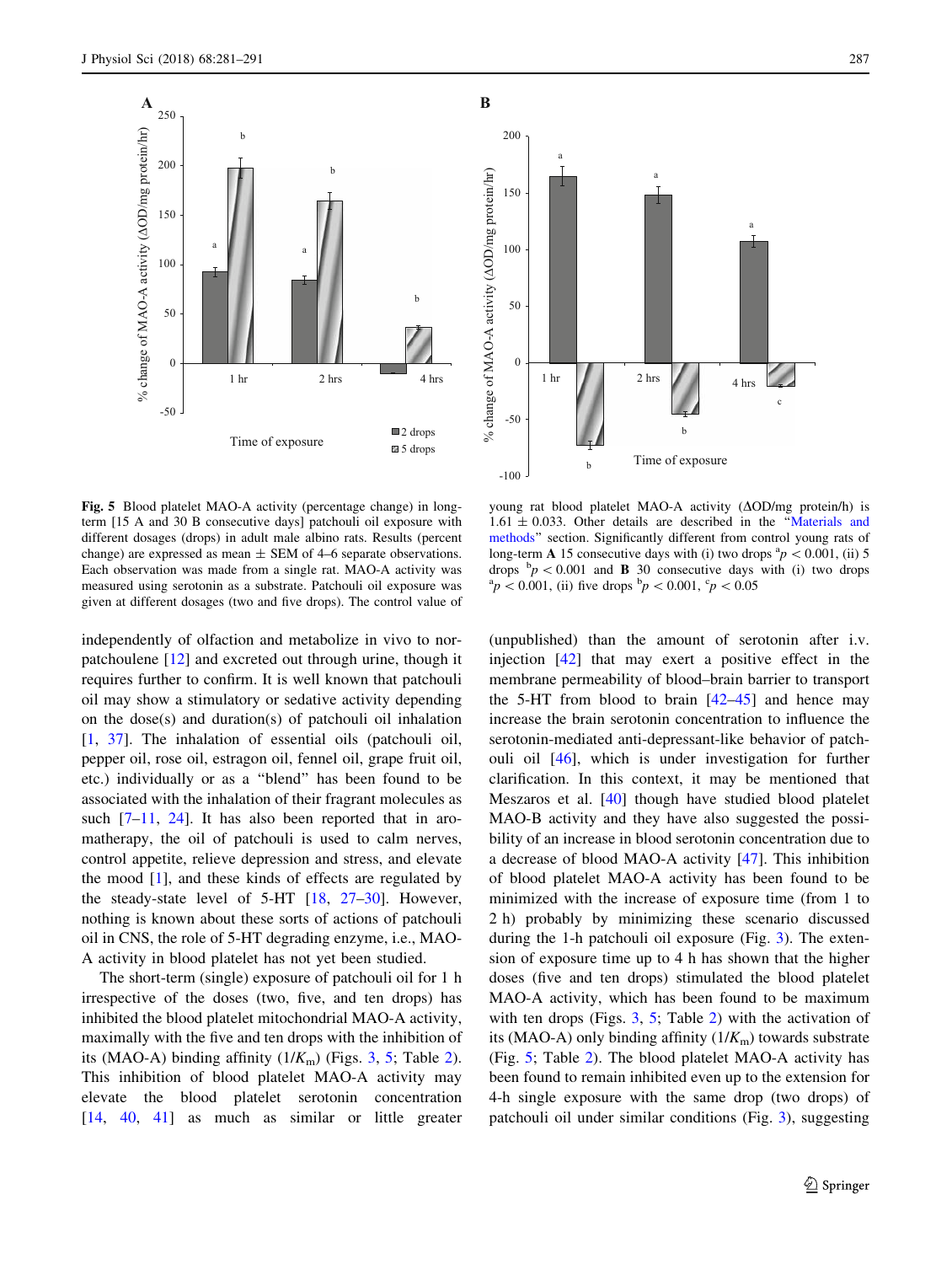<span id="page-7-0"></span>

Fig. 6 (a) Effect of various concentrations of serotonin (0.05–0.4 mM) on blood platelet MAO-A activity in control and long-term [A 15 and B 30 consecutive days] patchouli oil-exposed rats. Results are expressed as mean  $\pm$  SEM of 4–6 separate observations. Each observation was made from a single rat. The filled circle represents control, the filled triangle represents five drops of patchouli oil of 1-h exposure for 15 consecutive days, the filled

diamond represents two drops of patchouli oil of 1-h exposure for 30 consecutive days. Other details are the same as described in the legend of Fig. [5.](#page-6-0) (b) Lineweaver–Burk plots of blood platelet MAO-A activity of control and long-term patchouli oil-exposed rats. Lineweaver–Burk plots were drawn from the progress curves with varying substrate concentration as presented in  $a$  of  $(A)$  and  $(B)$ respectively

that the extension of exposure time from 1 to 4 h with two drops of patchouli oil may have a similar effect on the blood platelet mitochondrial MAO-A activity and may be due to the excretion of the parent component of patchouli oil or its metabolite [[12\]](#page-9-0) with the extension of exposure time from 2 to 4 h. The activation of blood platelet MAO-A activity during 4-h short-term (single) exposure with five and ten drops of patchouli oil may decrease the blood serotonin concentration, which in turn may inhibit the 5-HT transportation to the brain through blood–brain barrier (BBB) [[40–44](#page-10-0)], as discussed earlier, though further study is needed. The kinetic studies of blood platelet MAO-A activity during the short-term (single) exposure of patchouli oil (either 1 or 4 h with five or ten drops) have shown that the enzyme activity decreases or increases mainly due to the inhibition or stimulation of only its (MAO-A) substrate binding affinity (Table [2](#page-5-0)) with apparent change in its (MAO-A) catalytic activity  $(V_{\text{max}})$  (Fig. [5](#page-6-0); Table [2](#page-5-0)). This observation indicates that during the shortterm (single) exposure of patchouli oil, the blood platelet mitochondrial MAO-A activity changes (inhibition or stimulation) qualitatively (Fig. [5;](#page-6-0) Table [2\)](#page-5-0) [[48,](#page-10-0) [49](#page-10-0)] and may be due to the masking or unmasking of the substrate binding site, respectively [[15\]](#page-9-0).

Activation of blood platelet mitochondrial MAO-A activity with the short-term exposure (4 h) of patchouli oil (five drops) has been found to be potentiated during the long-term (15 consecutive days) exposure (1 or 2 h) of patchouli oil; but during the long-term (15 consecutive days) exposure for 4 h the said potentiation has turned back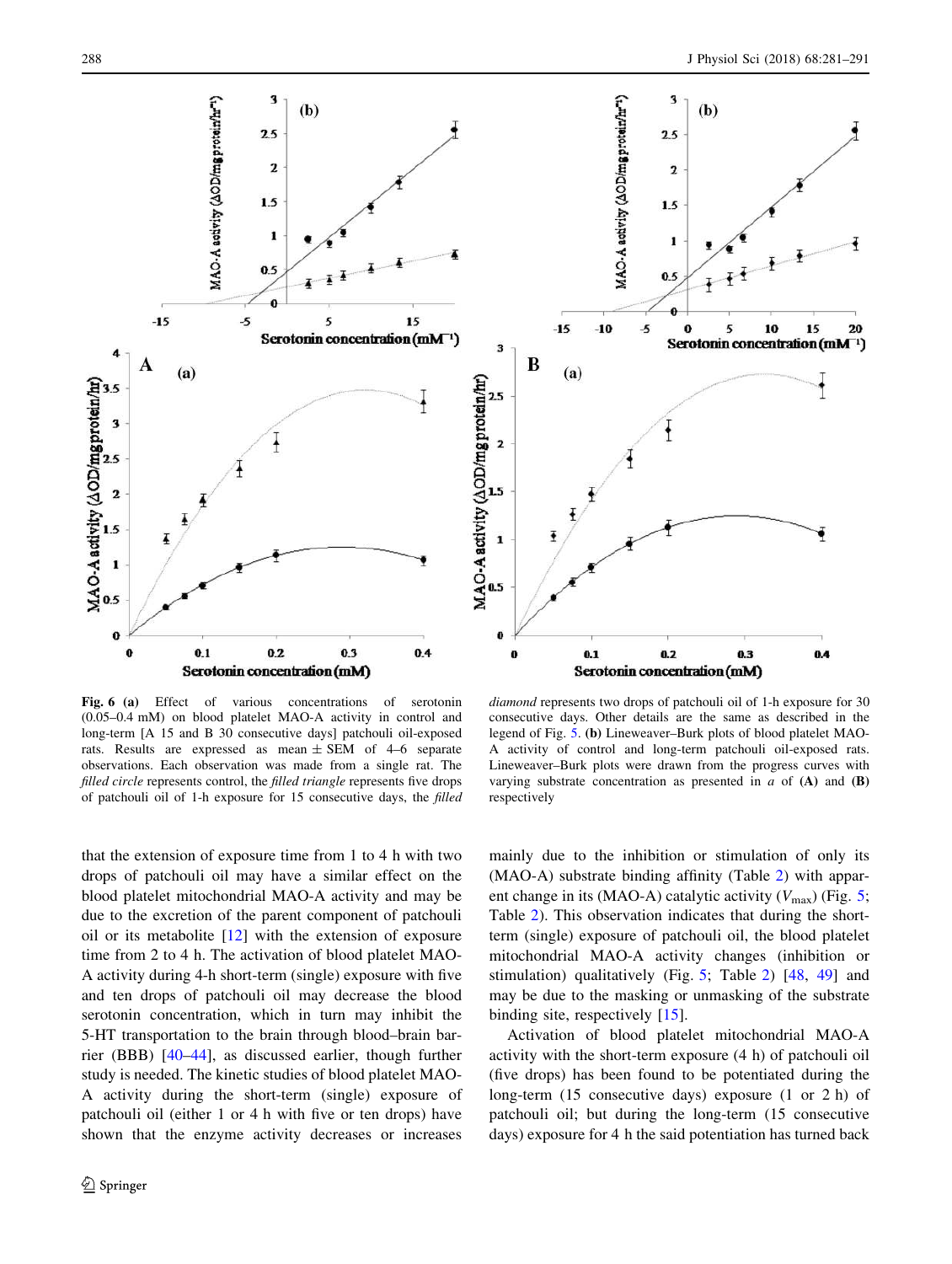<span id="page-8-0"></span>Table 3 Effect of long-term (15 and 30 consecutive days) patchouli oil exposure on blood platelet MAO-A kinetic parameters in young male rats

| Kinetic parameters (percent) of MAO-A        | Conditions of patchouli oil exposure<br>Long-term     |                                                      |  |
|----------------------------------------------|-------------------------------------------------------|------------------------------------------------------|--|
| activity                                     |                                                       |                                                      |  |
|                                              | Five drops for 1 h per day for 15 consecutive<br>days | Two drops for 1 h per day for 30 consecutive<br>davs |  |
| $K_{\rm m}$ (mM)                             | $47.62 \pm 1.91^{\circ}$                              | $47.62 \pm 0.95^{\text{a}}$                          |  |
| $V_{\text{max}}$ ( $\Delta$ OD/mg protein/h) | $192.82 \pm 3.83^{\circ}$                             | $152.63 \pm 3.35^{\text{a}}$                         |  |

Results (%) are expressed as mean  $\pm$  SEM ( $n = 4-6$ ). The percent changes were calculated with respect to the control. The control value of  $K<sub>m</sub>$ (mM) is 0.21  $\pm$  0.009 and  $V_{\text{max}}$  ( $\Delta$ OD/mg protein/h) is 2.09  $\pm$  0.09 of 15 consecutive days and for 30 consecutive days. The control value of  $K_{\text{m}}$ (mM) is 0.22  $\pm$  0.01 and  $V_{\text{max}}$  ( $\Delta$ OD/mg protein/h) is 2.11  $\pm$  0.02.  $V_{\text{max}}$  and  $K_{\text{m}}$  values were calculated from Lineweaver–Burk plot (Fig. [4](#page-5-0)). Kinetic studies were carried out using varying concentrations (0.05–0.4 mM) of serotonin. Other details are the same as described in the legend of Figs. [5](#page-6-0) and [6](#page-7-0)

Significantly different from corresponding control rats  ${}^{a}p$  < 0.001

to almost the similar activation level as has been found in case of short-term (single exposure for 4 h) exposure with five drops. This observation with the long-term exposure, unlike the short-term exposure of patchouli oil, may be either due to the different components of patchouli oil or may be due to the most abundant component and/or its metabolites. Patchoulol or patchouli alcohol is the most abundant component (32.693%) of patchouli oil as per the present GC and GC/MS analysis (Table [1](#page-2-0)) and it is metabolized in vivo and excreted through urine [\[12](#page-9-0)]. During the long-term exposure, the patchoulol with other components may have a chance to metabolize with time and the formed metabolites may change or potentiate the blood platelet MAO-A activity (Fig. [4](#page-5-0)) by the activation of both catalytic activity  $(V_{\text{max}})$  and binding affinity  $(1/K_{\text{m}})$ towards substrate (Fig. [6;](#page-7-0) Table 3). Further, the short-term (single exposure for 4 h) patchouli oil (two drops)-induced inhibition of blood platelet MAO-A activity has been found to be stimulated during the long-term (15 consecutive days) exposure (1 or 2 h) of patchouli oil and inhibited with the 4-h exposure; but this potentiation does not exceed the potentiated level as has been found with five drops of patchouli oil under similar conditions.

This activation may be due to the time-dependent exposure of patchouli oil and the metabolism of its major component molecule (Table [1](#page-2-0)), patchoulol, within the body and further minimization may be due to the overproduction of metabolites or over-accumulation of individual components of patchouli oil within the circulation during 4 h for 15 consecutive days of long-term exposure, though further study is needed. This activation of blood platelet MAO-A activity, irrespective of the dosages, may decrease the blood platelet serotonin concentration and may impair the transportation of serotonin to the brain, as has been discussed previously during short-term exposure. This patchouli oil (two drops)-induced potentiation of blood platelet MAO-A activity has been found to be further potentiated with the increase of duration of exposure from 15 to 30 consecutive days, which has again turned back to almost the potentiated level, as has been found in the 15 consecutive days of exposure. This potentiation of MAO-A activity may be due to the activation of both catalytic activity ( $V_{\text{max}}$ ) and substrate binding affinity ( $1/K_{\text{m}}$ ) of the enzyme (Fig. [6;](#page-7-0) Table 3). This particular dose (two drops) for 30 consecutive days for 1 h shows a stimulatory effect than the stimulatory effect observed for 15 consecutive days with similar dose (two drops) and time (1 h) of exposure. From this observation, it may be stated that the patchoulol concentration or its metabolite may have a stimulatory effect on blood platelet MAO-A activity with the short-term (1 h) exposure for either 15 or 30 consecutive days of exposure (Fig. [5\)](#page-6-0). Interestingly, the extension of exposure time from 1 to 4 h has been found to minimize the blood platelet MAO-A activity, maybe due to the longer exposure time (2 or 4 h) to catabolize the patchoulol or clear the metabolites from the circulation [\[12](#page-9-0), [50\]](#page-10-0) though it needs to be confirmed. The increase of dose from two to five drops for 30 consecutive days and after 1 h of last inhalation may attain the threshold level of patchoulol or its metabolites to decrease the blood platelet MAO-A activity and attain the level of inhibition as has been observed during short-term (single) exposure from 1 to 4 h (Figs. [3](#page-4-0), [4](#page-5-0)). So, from the present study, it has been found that the patchouli oil exposure plays a phasic role on the blood platelet mitochondrial MAO-A activity depending on the doses (two and five drops), time (1, 2, and 4 h) and duration [under short-term (single) exposure and long-term (15 and 30 consecutive days)] of exposures. Unlike the short-term exposure, the blood platelet MAO-A activity during the long-term exposure has been found to be increased with the increase of both  $V_{\text{max}}$  and  $K_{\text{m}}$  (Figs. [3,](#page-4-0) [4,](#page-5-0) [5](#page-6-0), [6](#page-7-0); Tables [2,](#page-5-0) 3), suggesting the blood platelet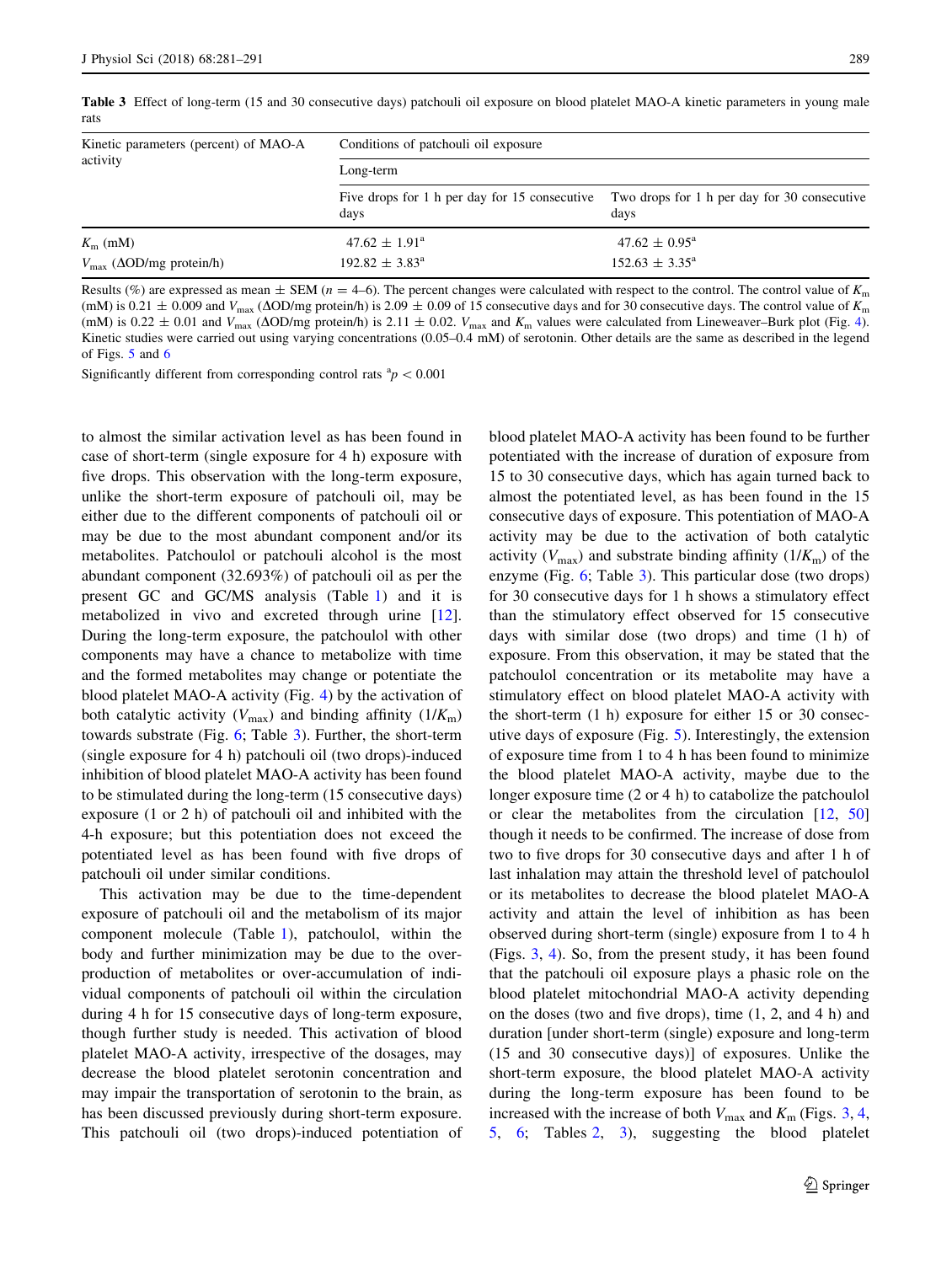<span id="page-9-0"></span>mitochondrial MAO-A enzyme changes both quantitatively and in a qualitative manner, though further studies at the level of pharmacokinetic and pharmacodynamic effects of patchouli oil and/or its major component, patchoulol, are needed to clarify this.

Finally, it may be concluded that patchouli oil exposure under (a) short-term showed biphasic response depending on the dose and duration of exposure, (b) long-term also showed dual action depending on the dose and period of treatment. The short-term patchouli oil exposure with lower dose showed physiological beneficial effect by activation of blood platelet serotonergic activity, whereas the exposure for short-term with higher dose and longer period with lower as well as higher dose, patchouli oil produced toxic effects by reducing blood platelet serotonergic activity in the physiological response. So, this aroma oil (patchouli oil), extracted from Pogostemon cablin, inhalation for short-term as well as long-term (30 consecutive days) with lower dose (two or five drops/day) may be used to uplift the serotonergic system in young adults.

Acknowledgments The authors are thankful to Prof. S. Sengupta, Department of Statistics, University of Calcutta for his kind help in statistical analysis of the data. We are also thankful to the University of Calcutta, Kolkata, India, the Indian Council of Medical Research, New Delhi, India, University Grants Commission, New Delhi, India for their financial help.

#### Compliance with ethical standards

Conflict of interest The authors declare that they have no conflicts of interest.

#### References

- 1. Rumya HG, Palanimuthu V, Rachna S (2013) An introduction to patchouli (Pogostemon cablin Benth.)—a medicinal and aromatic plant: it's importance to mankind. Agric Eng Int CIGR J 15:243–250
- 2. Lawrence BM (1981) Patchouli oil: progress in essential oils. Perfum Flavorist 6:73–76
- 3. Bunrathep S, Lockwood GB, Songsak T, Ruangrungsi N (2006) Chemical constituents from leaves and cell cultures of Pogostemon cablin and use of precursor feeding to improve patchouli alcohol level. J Sci Asia 32:293–296
- 4. Yahya A, Yunus RM (2013) Influence of sample preparation and extraction time on chemical composition of steam distillation derived patchouli oil. Sci Verse Sci Direct Proc Eng 53:1–6
- 5. Healy MA, Aslam M (2002) Homoeopathic medicine and aromatherapy. In: Evans WC (ed) Pharmacognosy, 15th edn, pp 463–466
- 6. Bruna FMTA, Camila PB, Klinsmann C dos S, Lidiane NB, Vera LMR, Jose´ MS, Ana AHF, Ary FJ (2014) Effect of inhaling Cymbopogon martinii essential oil and geraniol on serum biochemistry parameters and oxidative stress in rats. Biochem Res Int (article ID 493183, 7 pages)
- 7. Tetsuya M, Takuya Y, Youhei Z, Kousei Y, Mitsuyuki I (2014) Reduction of the chronic stress response by inhalation of hiba

(Thujopsis dolabrata) essential oil in rats. Biosci Biotechnol Biochem 78:1135–1139. doi[:10.1080/09168451.2014.918492](http://dx.doi.org/10.1080/09168451.2014.918492)

- 8. Almeida RN, Motta SC, de Brito Faturi C, Catallani B, Leite JR (2004) Anxiolytic-like effects of rose oil inhalation on the elevated plusmaze test in rats. Pharmacol Biochem Behav 77:361–364
- 9. Fukada M, Kano E, Miyoshi M, Komaki R, Watanabe T (2012) Effect of "rose essential oil" inhalation on stress-induced skinbarrier disruption in rats and humans. Chem Senses 37:347–356
- 10. Shen J, Niijima A, Tanida M, Horii Y, Maeda K, Nagai K (2005) Olfactory stimulation with scent of lavender oil affects autonomic nerves, lipolysis and appetite in rats. Neurosci Lett 383:188–193
- 11. Shen J, Niijima A, Tanida M, Horii Y, Maeda K, Nagai K (2005) Olfactory stimulation with scent of grapefruit oil affects autonomic nerves, lipolysis and appetite in rats. Neurosci Lett 380:289–294
- 12. Bang L, Ourisson G, Teisseire P (1975) Hydroxylation of patchoulol by rabbits, semisynthesis of nor-patchoulenol, the odour carrier of patchouli oil. Tetrahedron Lett 26:2211–2214
- 13. Tipton KF, Boyce S, O'Sullivan J, Davey GP, Healy J (2004) Monoamine oxidases: certainties and uncertainties. Curr Med Chem 11:1965–1982
- 14. Banerjee S, Poddar MK (2013) Platelet monoamine oxidase-A activity and aging: effect of carnosine. J Physiol Sci 63:279–285
- 15. Banerji A, Poddar MK, Ghosh JJ (1977) Action of  $\Delta^9$ -tetrahydrocannabinol on membrane-bound monoamine oxidase activity. Taxicol Appl Pharmacol 40:347–354
- 16. Johnston JP (1968) Some observations upon a new inhibitor of monoamine oxidase in brain tissue. Biochem Pharmacol 17:1285–1297
- 17. Benedetti MS, Keane PE (1980) Differential changes in monoamine oxidase A and B activity in the aging rat brain. J Neurochem 35:1026–1032
- 18. Young SN, Leyton M (2002) The role of serotonin in human mood and social interaction: insight from altered tryptophan levels. Pharmacol Biochem Behav 71:857–865
- 19. Baron M, Levitt M, Perlman R (1980) Low platelet monoamine oxidase activity: a possible biochemical correlate of borderline schizophrenia. Psychiatry Res 3:329–335
- 20. Adolfsson R, Gottfries CG, Oreland L, Wiberg A, Winblad B (1980) Increased activity of brain and platelet monoamine oxidase in dementia of Alzheimer type. Life Sci 27:1029–1034
- 21. Alexopoulos GS, Liberman KW, Yang RC (1984) Platelet MAO activity in primary degenerative dementia. Am J Psychiarty 141:97–99
- 22. Bongioanni P, Mondino C, Boccardi B, Borgna M, Castagna M (1996) Monoamine oxidase molecular activity in platelets of Parkinsonian and demented patients. Neurodegeneration 5:351–357
- 23. Parnetti L, Reboldi GP, Santucci C, Santucci A, Gaiti A, Brunetti M, Cecchetti R, Senin U (1994) Platelet MAO-B activity as a marker of behavioural characteristics in dementia disorders. Aging Milano 6:201–207
- 24. Haze S, Sakai K, Gozu Y (2002) Effects of fragrance inhalation on sympathetic activity in normal adults. Jpn J Pharmacol 90:247–253
- 25. Perry N, Perry E (2006) Aromatherapy in the management of psychiatric disorders—clinical and neuropharmacological perspectives. CNS Drugs 20:257–280
- 26. Huwig-Poppe Ch, Voderholzer U, Backhaus J, Riemann D, Konig A, Hohagen F (2012) The tryptophan depletion test: impact on sleep in healthy subjects and patients with obsessive– compulsive disorder. In: Huether G, Kochen W, Simat TJ, Steinhart H (eds) Tryptophan, serotonin and melatonin: basic aspects and application. Springer, New York